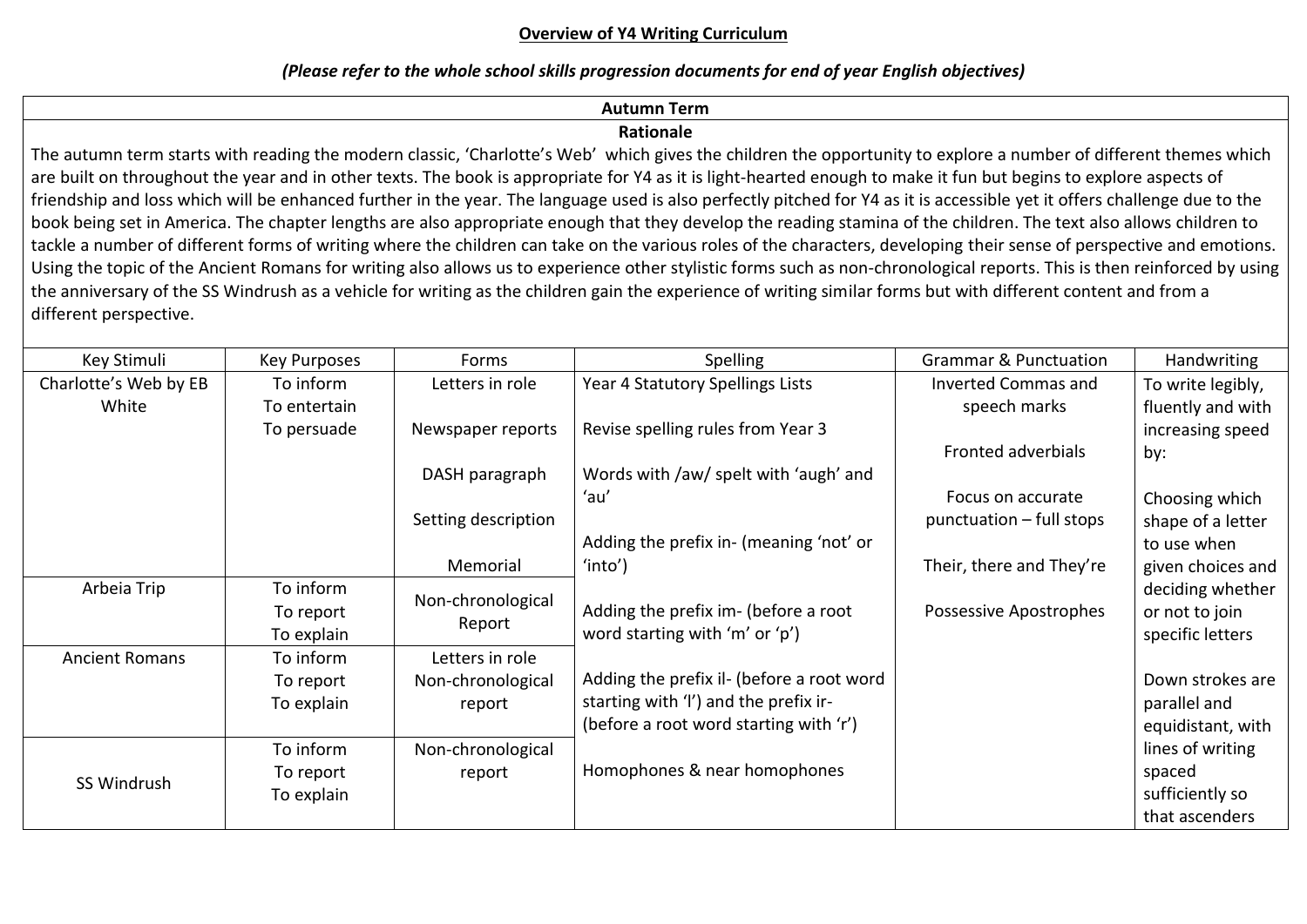| John Lewis Christmas<br>Advert | To entertain | Letter in role | 'sion' (if root word ends in 'se', 'de' or<br>'d')<br>Words with a /shuhn/ sound, spelt with<br>'sion' (if root word ends in 'se', 'de', or<br>'d')<br>Words with a /shuhn/ sound, spelt with<br>'ssion' (if root word ends in 'ss' or 'mit')<br>Words with a /shuhn/ sound, spelt with<br>'tion' (if root word ends in 'te' or 't' / or<br>has no definite root)<br>Words with a /shuhn/ sound, spelt with<br>'cian' (if root word ends in 'c' or 'cs')<br>Words with 'ough' to make a long /o/,<br>/oo/ or /or/ sound<br><b>Spring Term</b> | do not touch<br>All writing is<br>joined in every<br>book<br>Speed and<br>fluency is<br>improving<br>To begin writing<br>with a pen |
|--------------------------------|--------------|----------------|-----------------------------------------------------------------------------------------------------------------------------------------------------------------------------------------------------------------------------------------------------------------------------------------------------------------------------------------------------------------------------------------------------------------------------------------------------------------------------------------------------------------------------------------------|-------------------------------------------------------------------------------------------------------------------------------------|
|                                |              |                | Words with /shun/ endings spelt with                                                                                                                                                                                                                                                                                                                                                                                                                                                                                                          | and descenders                                                                                                                      |
|                                |              |                |                                                                                                                                                                                                                                                                                                                                                                                                                                                                                                                                               |                                                                                                                                     |

### **Rationale**

This term the writing curriculum begins with work based on our class reading text, 'The Mysterious Journey of Edward Tulane'. This allows for the children to make links with understanding feelings of love, abandonment and loss and explores these feelings in a darker and more mature way than Charlotte's Web. Through the text, the children are able to empathise with the main character who changes from a self-obsessed 'cold' character to understanding what love is and what it's like to love. The children work on a variety of genres within their writing to explore the themes that are covered in the book – loss, love, self-obsession and control. As the character begins to love, he then moves on to another set of people even when he doesn't want to, just like Wilbur did in Charlotte's Web, allowing comparisons to be made back. Through this text, children foster an appreciation of personality traits and how characters develop throughout the text. The chapters are manageable within lessons and the language choices make the book accessible. Opportunities are given to write in role and key elements of the writing process are modelled and practised. 'Cinnamon' by Neil Gaimon gives us the opportunity to compare Edward Tulane with a similar character who experiences issues with love and control. The contrasting nature of the two characters helps develop an understanding of the main text of Edward Tulane by emphasizing those themes and having the children directly compare them. At this point, children who were unsure of what 'themes' were are directly exposed to the term and allowed to explore them in greater detail.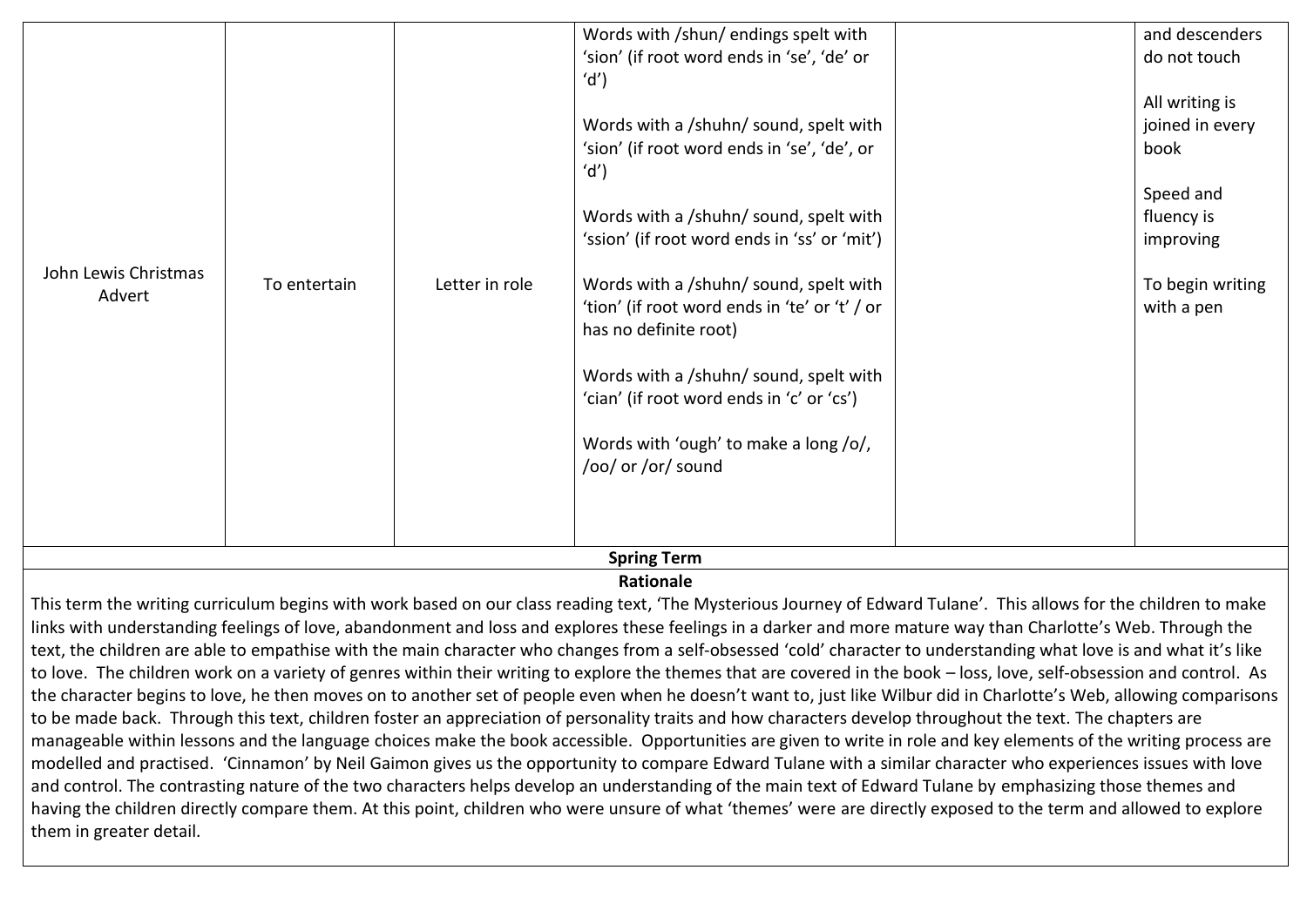| Key Stimuli                                                       | <b>Key Purposes</b>                       | Forms                                                                                                                                                                                                                                                                                                                                       | Spelling                                                                                                                                                                                                                                                                                            | <b>Grammar &amp; Punctuation</b>                                                                                                                                                                                                                       | Handwriting                                                                                                                                                                                                                                                                                                                                                                                                       |
|-------------------------------------------------------------------|-------------------------------------------|---------------------------------------------------------------------------------------------------------------------------------------------------------------------------------------------------------------------------------------------------------------------------------------------------------------------------------------------|-----------------------------------------------------------------------------------------------------------------------------------------------------------------------------------------------------------------------------------------------------------------------------------------------------|--------------------------------------------------------------------------------------------------------------------------------------------------------------------------------------------------------------------------------------------------------|-------------------------------------------------------------------------------------------------------------------------------------------------------------------------------------------------------------------------------------------------------------------------------------------------------------------------------------------------------------------------------------------------------------------|
| 'The Mysterious Journey<br>of Edward Tulane' by<br>Kate DiCamillo | To entertain<br>To persuade<br>To explain | Writing a character<br>description/analyzing<br>a character<br>Letters in role<br>Empathise with a<br>character<br>Writing a prediction<br>based on events<br>Adapting and editing<br>a story to include<br>own ideas<br>Writing a DASH<br>paragraph<br>Using characters<br>feelings to write a<br>profile<br>Hot seating as a<br>character | Year 4 Statutory Spellings Lists<br>Revise spelling rules from Year 3<br>Homophones and near homophones<br>Suffix-ation<br>Prefix – sub (under) and super<br>Words spelt with 'sc'<br>Words spelt with soft c (sound 'ce')<br>Words spelt with soft c (sound 'ci')<br>Year % common exception words | Word classes - noun,<br>adjective, adverb,<br>determiner,<br>Commas after fronted<br>adverbials<br>Possessive apostrophes<br>including irregular plurals<br>Pronouns and possessive<br>pronouns<br>Inverted commas and speech<br>marks<br>Conjunctions | To write legibly,<br>fluently and with<br>increasing speed<br>by:<br>Choosing which<br>shape of a letter<br>to use when<br>given choices and<br>deciding whether<br>or not to join<br>specific letters<br>Down strokes are<br>parallel and<br>equidistant, with<br>lines of writing<br>spaced<br>sufficiently so<br>that ascenders<br>and descenders<br>do not touch<br>All writing is<br>joined in every<br>book |
| Cinnamon by Neil<br>Gaimon for World Book<br>Day                  | To entertain                              | Comparison of texts<br>and themes                                                                                                                                                                                                                                                                                                           |                                                                                                                                                                                                                                                                                                     |                                                                                                                                                                                                                                                        | Speed and<br>fluency is<br>improving<br>To begin writing<br>with a pen                                                                                                                                                                                                                                                                                                                                            |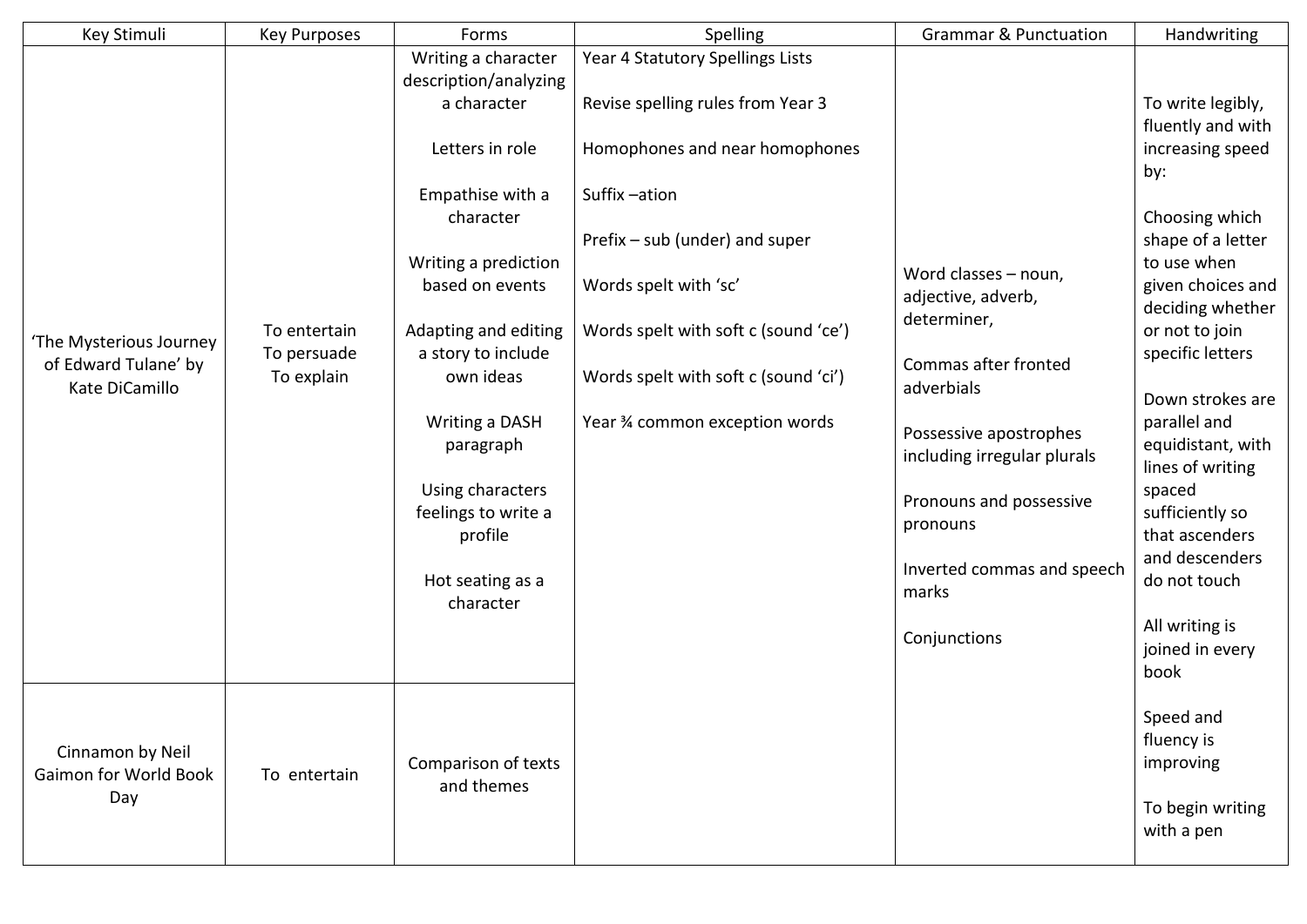### **Summer Term**

#### **Rationale**

This term starts by reading, 'A Place Called Perfect' which is a dark, strange and intriguing book, combining elements of both the previous texts but developing them. Within the text, themes that have been previously looked at, such as friendship and loss, are revisited but in a much darker tone, improving the children's maturity levels and exposing them to texts which have a more mature feel to them than they may have previously read. The pace of the book keeps the children engaged in every lesson. The chapters are longer than the previous two books with them becoming increasingly longer towards the climax of the book which helps to develop the reading stamina of the children in preparation for future texts in Y5 and Y6. The clever use of the map at the front of the book allows children to refer back to it and visualize where the story is taking place and also allows them to make references to previous and new information within the text. The creative and bizarre storyline also helps free the children's imaginations, allowing them to make predictions based on the evidence in front of them. The book also allows them to build on their understanding of the different personality traits within Edward Tulane by assigning these traits to the wildly different and bombastic characters within, 'A Place Called Perfect'. Using the history topic, Ancient Egyptians as a vehicle for some of the writing also helps children to build on the non-chronological reports that they have completed previously with the Romans and the SS Windrush. Elements such as layout and organization play a key role in the ensuring the effectiveness of their reports, along with paragraph and content structure.

| Key Stimuli                                  | Key Purposes                             | Forms                                                                               | Spelling                                                                                                                                                                                                 | <b>Grammar &amp; Punctuation</b>                                                                                       | Handwriting                                                                                                                                                                                                                                                                                                                        |
|----------------------------------------------|------------------------------------------|-------------------------------------------------------------------------------------|----------------------------------------------------------------------------------------------------------------------------------------------------------------------------------------------------------|------------------------------------------------------------------------------------------------------------------------|------------------------------------------------------------------------------------------------------------------------------------------------------------------------------------------------------------------------------------------------------------------------------------------------------------------------------------|
| 'A Place Called Perfect'<br>by Helena Duggan | To inform<br>To entertain<br>To persuade | Persuasive writing<br>Formal Letter<br>Summarising in a<br>paragraph<br>Predicitive | Year 4 Statutory Spellings Lists<br>Adding the prefix inter- (meaning<br>'between' or 'among')<br>Adding the prefix anti- (meaning<br>'against')<br>Adding the prefix auto- (meaning 'self'<br>or 'own') | Adverbials of manner<br>Adjectives and fronted<br>adverbials<br>Determiners<br>Standard English -<br>were/was/did/done | To write legibly,<br>fluently and with<br>increasing speed<br>by:<br>Choosing which<br>shape of a letter<br>to use when<br>given choices and<br>deciding whether<br>or not to join<br>specific letters<br>Down strokes are<br>parallel and<br>equidistant, with<br>lines of writing<br>spaced<br>sufficiently so<br>that ascenders |
|                                              |                                          | paragraphs - 'what<br>happens next'<br>Descriptive writing to<br>create a scene     | Adding the prefix ex- (meaning 'out')<br>and non- (meaning 'not')<br>Common exception words $-6$ <sup>th</sup> column                                                                                    | Antonyms<br>Direct Speech                                                                                              |                                                                                                                                                                                                                                                                                                                                    |
|                                              |                                          | D.A.S.H paragraphs                                                                  | starting with 'Knowledge'<br>Common exception words $-7$ <sup>th</sup> column                                                                                                                            | Personal Pronouns and<br>possessive Pronouns                                                                           |                                                                                                                                                                                                                                                                                                                                    |
|                                              |                                          | Persuasive poster<br>Newspaper report<br>Poetry                                     | starting with 'Knowledge'                                                                                                                                                                                | Plural possessive<br>apostrophes<br>Word classes                                                                       |                                                                                                                                                                                                                                                                                                                                    |